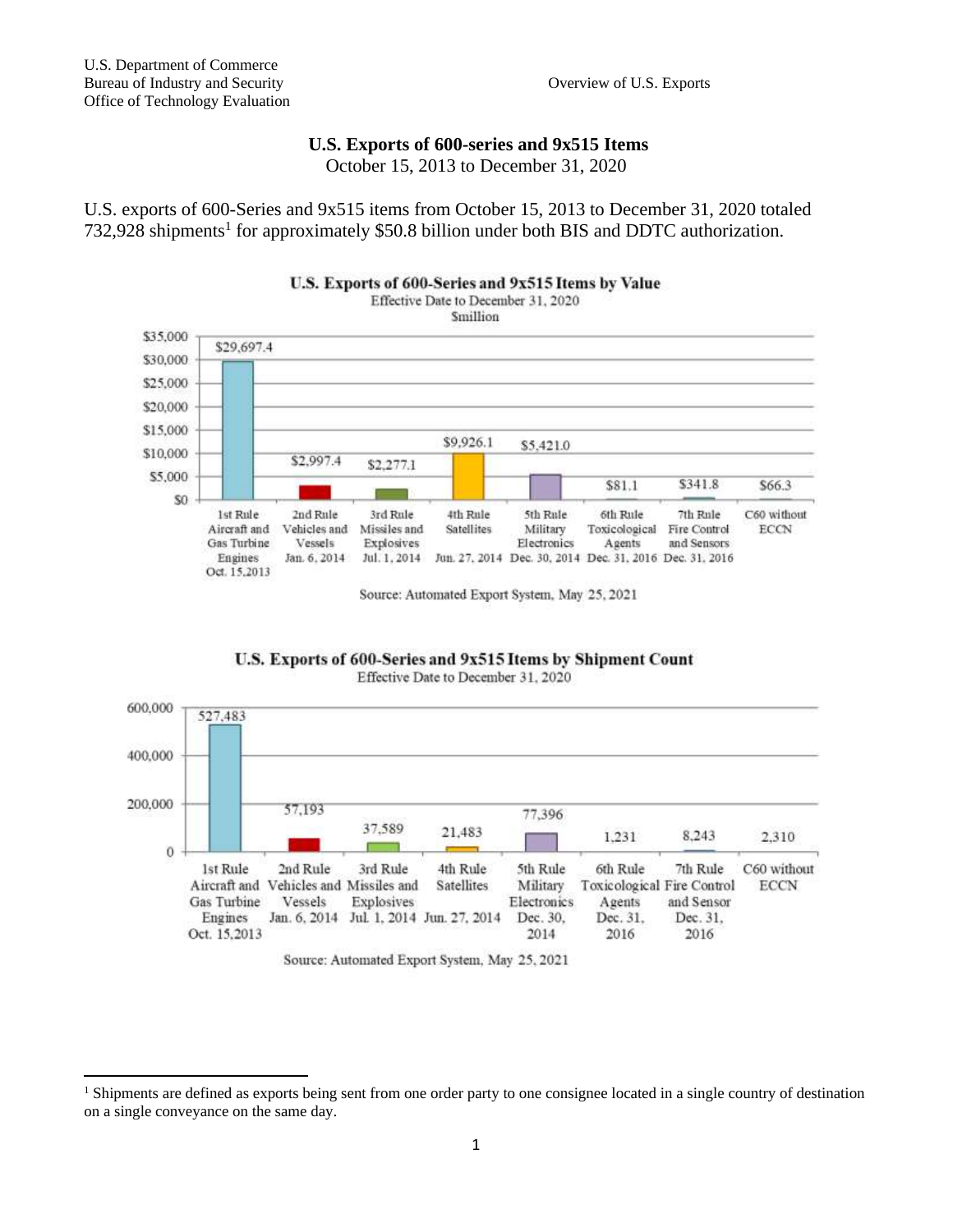Of \$50.8 billion in U.S. exports of 600-Series and 9x515 items from October 15, 2013 to December 31, 2020, \$47.0 billion (92.5% of the total) was shipped under BIS authorization; and \$3.8 billion (7.5%) was shipped under DDTC authorization<sup>2</sup>.



<sup>&</sup>lt;sup>2</sup> Note: The totals above under DDTC jurisdiction are derived from Exporter reporting of USML categories with an .x paragraph when the 600-Series ECCN has also been reported in the AES transaction.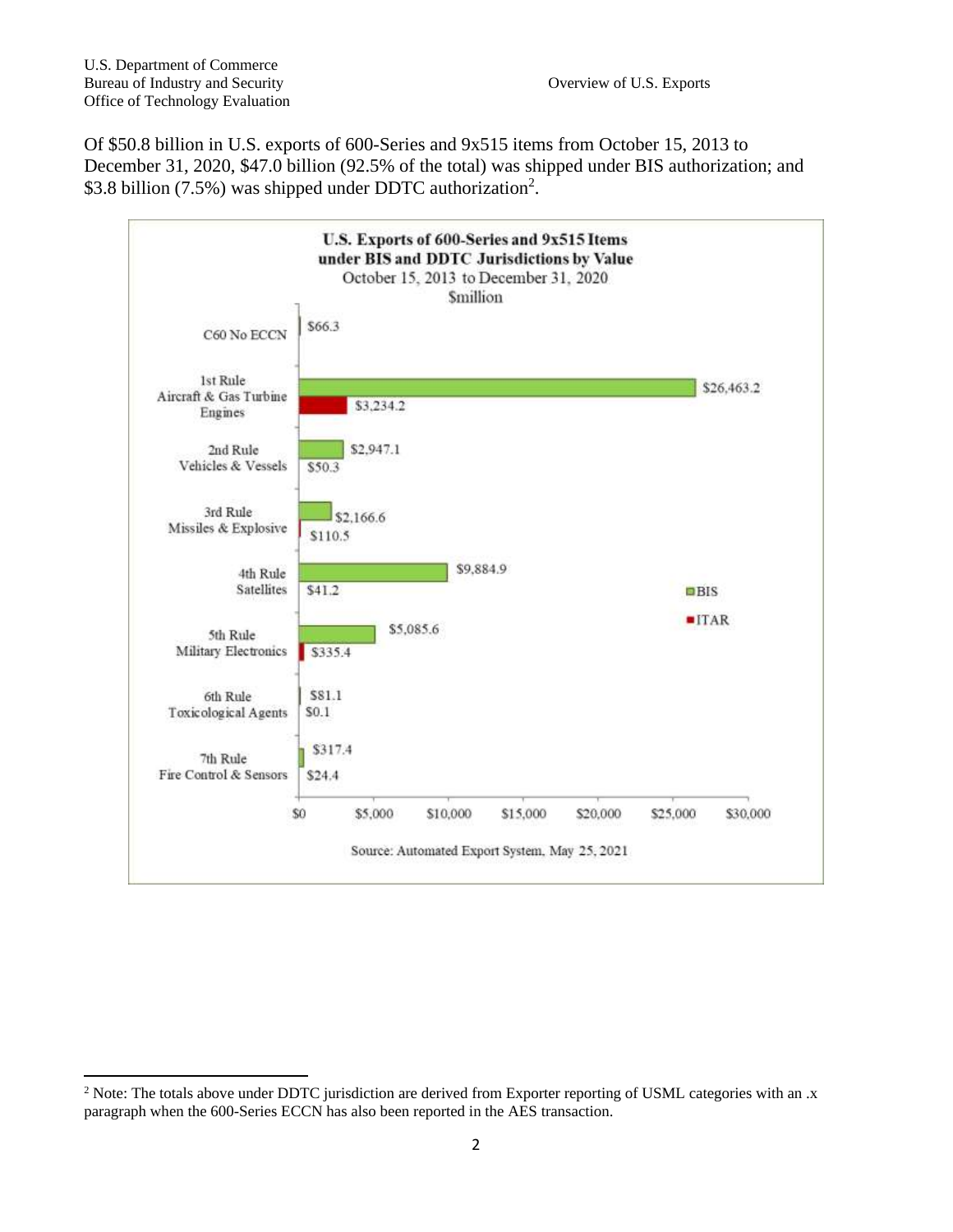## **U.S. Exports of 600-Series Items under BIS Jurisdiction**

Of \$47.0 billion in U.S. exports under BIS jurisdiction from October 15, 2013 to December 31, 2020:

- $\triangleright$  \$37.1 billion were for 600-series items; and
- $\geq$  \$9.9 billion were for 9x515 items.

Of \$37.1 billion in U.S. exports under BIS jurisdiction for 600-series items, the top 3 destinations were Japan with \$6.5 billion (17.5% of the total value), Canada with \$3.7 billion (9.8%) and the United Kingdom with \$3.5 billion (9.3%).

| Top Fifteen Destinations of U.S. Exports of 600-Series Items by Value |                        |                |            |                  |  |
|-----------------------------------------------------------------------|------------------------|----------------|------------|------------------|--|
| under BIS Jurisdiction                                                |                        |                |            |                  |  |
| October 15, 2013 to December 31, 2020                                 |                        |                |            |                  |  |
|                                                                       |                        | % of Total     | Value      |                  |  |
| Country                                                               | <b>Shipment Counts</b> | Shipment Count | \$million  | % of Total Value |  |
| Japan                                                                 | 56,816                 | 8.3%           | \$6,488.9  | 17.5%            |  |
| Canada                                                                | 59,675                 | 8.8%           | \$3,653.1  | 9.8%             |  |
| United Kingdom                                                        | 80,456                 | 11.8%          | \$3,451.7  | 9.3%             |  |
| South Korea                                                           | 46,083                 | 6.76%          | \$2,822.8  | 7.6%             |  |
| Israel                                                                | 31,425                 | 4.6%           | \$1,915.5  | 5.2%             |  |
| Germany                                                               | 28,461                 | 4.2%           | \$1,427.9  | 3.8%             |  |
| United Arab Emirates                                                  | 21,030                 | 3.1%           | \$1,408.7  | 3.8%             |  |
| Saudi Arabia                                                          | 10,625                 | 1.6%           | \$1,079.2  | 2.9%             |  |
| Italy                                                                 | 19,713                 | 2.9%           | \$1,067.6  | 2.9%             |  |
| Australia                                                             | 20,877                 | 3.1%           | \$1,046.5  | 2.8%             |  |
| Taiwan                                                                | 17,527                 | 2.6%           | \$1,007.2  | 2.7%             |  |
| Singapore                                                             | 28,846                 | 4.2%           | \$966.9    | 2.6%             |  |
| Spain                                                                 | 18,351                 | 2.7%           | \$734.3    | 2.0%             |  |
| Mexico                                                                | 29,840                 | 4.4%           | \$675.5    | 1.8%             |  |
| Turkey                                                                | 13,324                 | 2.0%           | \$602.4    | 1.6%             |  |
| <b>Top 15 Total</b>                                                   | 483,049                |                | \$28,348.5 |                  |  |
| Top 15 Total/                                                         |                        |                |            |                  |  |
| <b>Grand Total</b>                                                    |                        | 70.9%          |            | 76.4%            |  |
| <b>Grand Total</b>                                                    | 681,448                |                | \$37,127.3 |                  |  |
| Source: Automated Export System, May 25, 2021                         |                        |                |            |                  |  |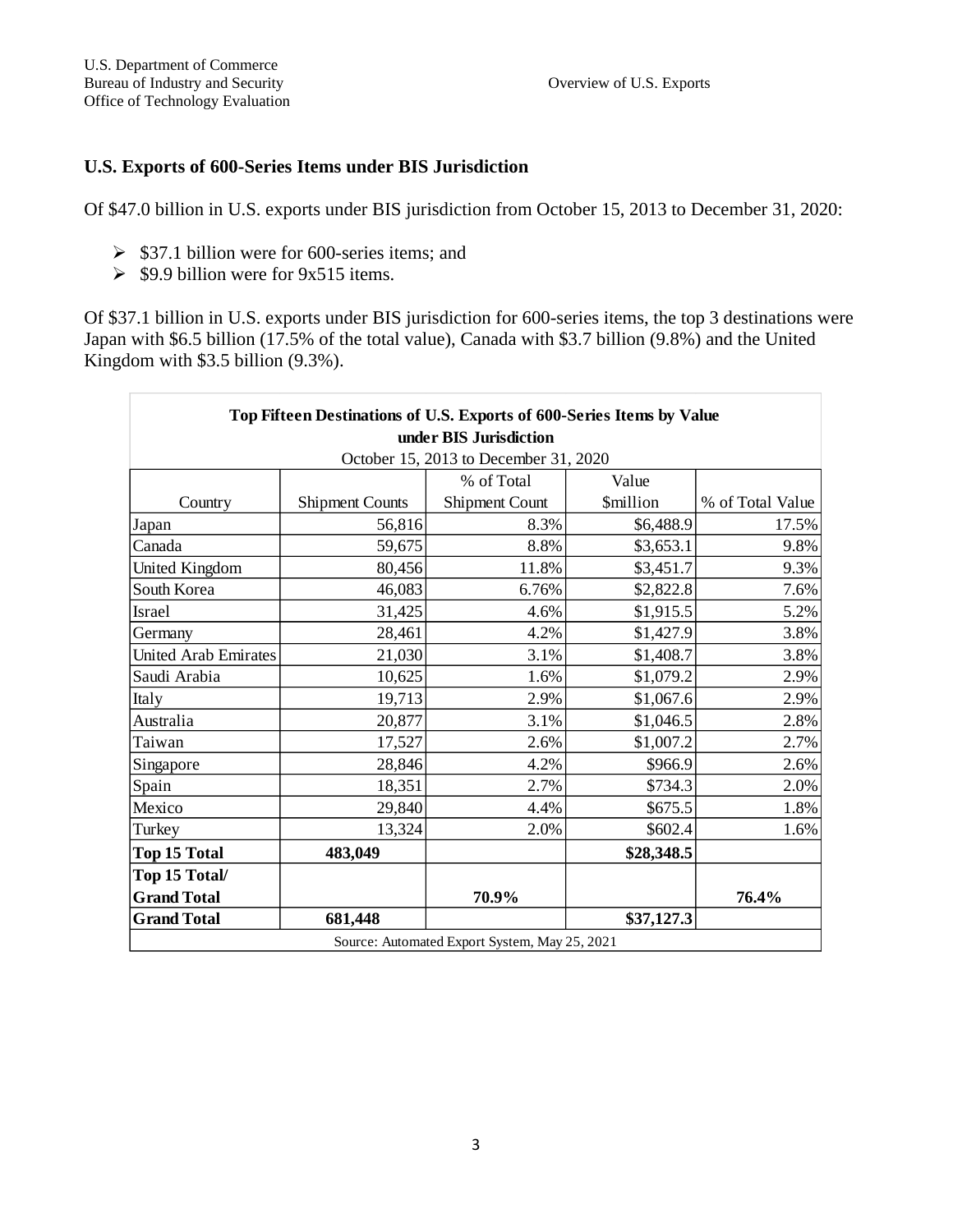| Top Ten ECCNs of U.S. Exports of 600-Series Items by Value<br>under BIS Authorization<br>October 15, 2013 to December 30, 2020 |                                                                                                                                                                                                                                                                                                            |  |  |
|--------------------------------------------------------------------------------------------------------------------------------|------------------------------------------------------------------------------------------------------------------------------------------------------------------------------------------------------------------------------------------------------------------------------------------------------------|--|--|
| <b>ECCN</b>                                                                                                                    | <b>Description</b>                                                                                                                                                                                                                                                                                         |  |  |
| 9A610                                                                                                                          | Military aircraft and related commodities                                                                                                                                                                                                                                                                  |  |  |
| 9A619                                                                                                                          | Military gas turbine engines and related commodities                                                                                                                                                                                                                                                       |  |  |
| 3A611                                                                                                                          | Military electronics                                                                                                                                                                                                                                                                                       |  |  |
| 0A606                                                                                                                          | Ground vehicles and related commodities                                                                                                                                                                                                                                                                    |  |  |
| 9A604                                                                                                                          | Commodities related to launch vehicles, missiles, and rockets                                                                                                                                                                                                                                              |  |  |
| 7A611                                                                                                                          | Navigation and avionics equipment and, systems and "parts," "components,"<br>"accessories," and "attachments" "specially designed" therefor, "specially designed" for<br>a military application that are not enumerated in any USML category or another "600<br>series" ECCN are controlled by ECCN 3A611. |  |  |
| 9B610                                                                                                                          | Test, inspection, and production "equipment" and related commodities "specially<br>designed" for the "development" or "production" of commodities enumerated in ECCN<br>9A610 or USML Category VIII                                                                                                        |  |  |
| 1A613                                                                                                                          | Armored and protective "equipment" and related commodities                                                                                                                                                                                                                                                 |  |  |
| 0A614                                                                                                                          | Military training "equipment"                                                                                                                                                                                                                                                                              |  |  |
| 8A609                                                                                                                          | Surface vessels of war and related commodities                                                                                                                                                                                                                                                             |  |  |
|                                                                                                                                | Source: Automated Export System, May 22, 2021                                                                                                                                                                                                                                                              |  |  |